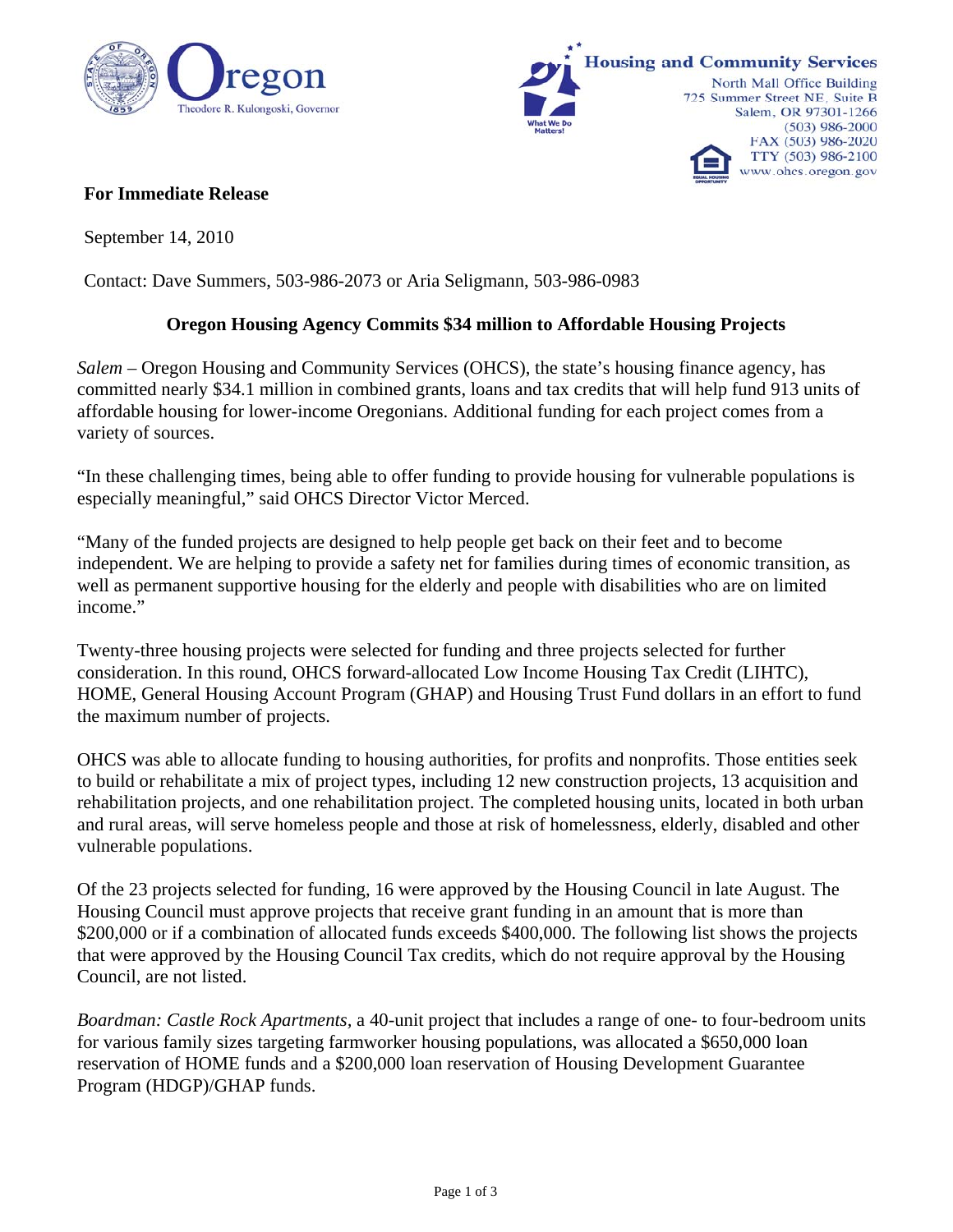*Redmond: High Desert Commons,* a proposed wood-framed, two- and three-story garden walk-up design containing 28 units of both two- and three-bedroom units, targeting workforce housing, was allocated a \$683,000 loan reservation of HOME funds and a \$200,000 loan reservation of HDGP/GHAP funds.

*Hood River: Arends Place I and II,* an acquisition-rehabilitation property in Hood River, with 62 units for families, seniors and people with disabilities. The complex has a mix of one- and two-bedroom units. The project was allocated a \$700,000 loan reservation of HOME funds and a \$200,000 loan reservation of HDGP/GHAP funds.

*La Grande: La Grande Retirement Apartments,* a preservation project of 46 units for elderly and people with disabilities, with a Section 8/HAP contract that will expire next September. The sponsor will do a significant rehabilitation of this project to meet the 30-year sustainability requirement. The project was allocated a grant reservation of \$200,000 for the Housing Development Grant Program *(*Trust Fund*/GHAP)*, and \$740,002 of Housing Preservation Funds (HPF).

Medford: *Canterbury Hills,* a proposed 48-unit apartment complex in Medford serving families and consists of 14 one-bedroom units; six two-bedroom, one-bath units; 18 two-bedroom, 1.5 bath townhouse units; and 10 three-bedroom, two-bath units. The project is designed to achieve an Earth Advantage Multifamily Certification. The Energy Star and Earth Advantage upgrades will result in \$200 annual savings per unit. This project is a sister project to Scenic Heights in Central Point and Snowberry Brook in Ashland. The project was allocated a \$600,000 grant reservation of HOME funds and a \$200,000 grant reservation of HDGP/GHAP funds to the Housing Authority of Jackson County, completing the new construction of Canterbury Hills in Medford, Oregon, contingent upon meeting all HOME and HDGP/GHAP program requirements and conditions of award.

*Hood River: Bella Vista / Riverside Apartments,* a proposal to acquire and rehabilitate 54 units in two nearby properties and merge them into a single projects. The project was allocated a \$831,880 grant reservation of HOME funds and \$500,000 in HDGP/GHAP funds.

*Hood River: Cascade Meadows Senior Apartments,* a proposed new single-story project of 12 onebedroom units serving seniors, with a two-bedroom manager unit and community room. The project will be built with sustainable and green building materials, including a 50 year roof, cement board and stone siding, bioswale drainage, and native landscaping. The lack of affordable housing for seniors in Cascade Locks makes it difficult for this population to find housing, and the need is urgent. The project was allocated a \$1,008,669 grant reservation of HOME funds and \$100,000 in GHAP funds.

*Bend: Kearney II, a new six-unit, single-room occupancy complex consisting of five residential units* and one manager unit, for people with disabilities. Services include individual case management, supporting services, self-directed supports, skill building and recreational activities to move tenants toward greater living independence. The project was allocated a \$396,000 grant reservation of GHAP/Trust Funds.

*Portland: Bellrose Station Apartments,* a 40-unit development built in 1971, serving families and veterans, is an acquisition/rehab project that will be affordable for 60 years. It consists of 31 twobedroom and nine three-bedroom units, one of which is a manager unit. Seven of the units are expected to have permanent supportive housing. Rehabilitation will provide low-income persons with housing for 30 more years, at a minimum, without further capitalization. The complex is well located for employment opportunities and easy transit, and will incorporate sustainable/green features and a community center. The project was allocated a \$500,000 grant reservation of GHAP/Trust Funds.